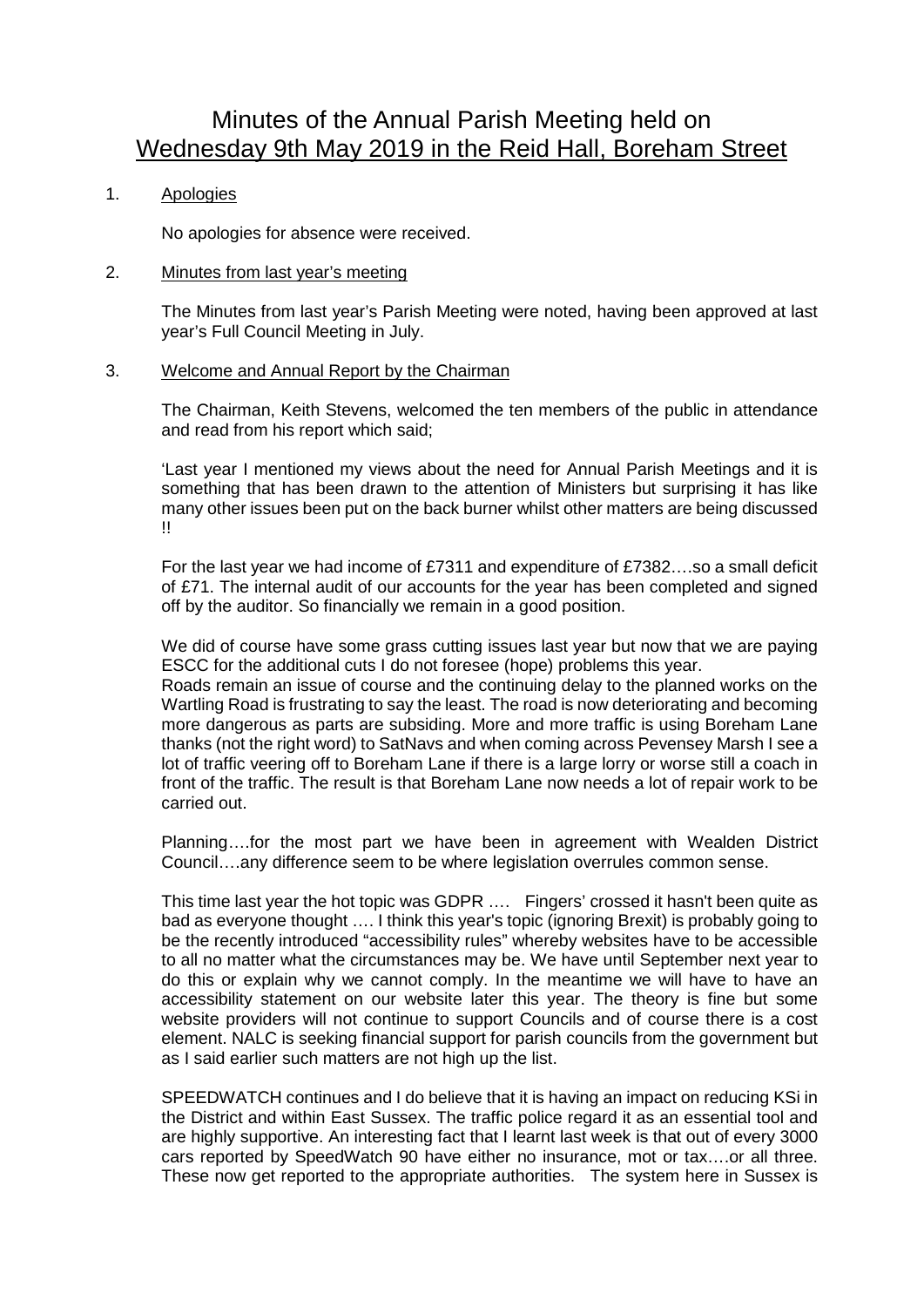now being mirrored by many other counties.

Finally I have a list of thanks…..our District and County Councillors for their continued support…..to my fellow Parish Councillors and to our Parish Clerk.

And of course to you the residents of Wartling for your continued support. I would also wish to put on record our special thanks to Richard... who has decided to step down as a Councillor this year…..but luckily he is going to continue with SpeedWatch… I hope he will join us at the Council meeting on the 3rd July or at least afterwards so that we can thank him officially'.

#### 3. Report from County and District Councillors

County Councillor B Bentley sent a written report in which he said;

'As your County Councillor I provide regular reports to the Parish Council on ESCC activity and our work both within the Parish and my specific areas of responsibility as Lead Cabinet Member for Communities and Chair of Sussex Police and Crime Panel. Often these are projects that take a long time to complete, usually with diminishing resources and an expanding range of responsibilities.

What is often overlooked is that ESCC Spends £375 Million and last year delivered a broad range of public services within 1% of the budget set.

I thought that it may be helpful to reflect upon some of the achievements of the County Council during the past year. These snippets are a selection of information extracted from the East Sussex Council Plan 2018/19 which sets out both the Councils achievements and its plans for the next 12 months.

In the past residents received a quarterly "Your County" magazine. However, many residents expressed the view that council tax should be spent on services not publications. So "Your County" ceased dropping through your letterbox last year.

All information and articles have moved to new webpages under a new online title "YourEastSussex" please visit https://your.eastsussex.gov.uk to find out more.

This year has seen a large increase in the Policing precept. The Police and Crime Commissioner has described how this money will be spent in a leaflet enclosed with your Council Tax Bill.

#### 50 extra police officers

By March 2023, we will have 250 more police officers than we had in 2017.

# 100 more PCSOs

To increase visibility, boost public confidence and provide support for police investigations.

#### Improving 101 & public contact

The non-emergency 101 service is not good enough. Sussex Police has committed to improving contact with more call handlers and better technology.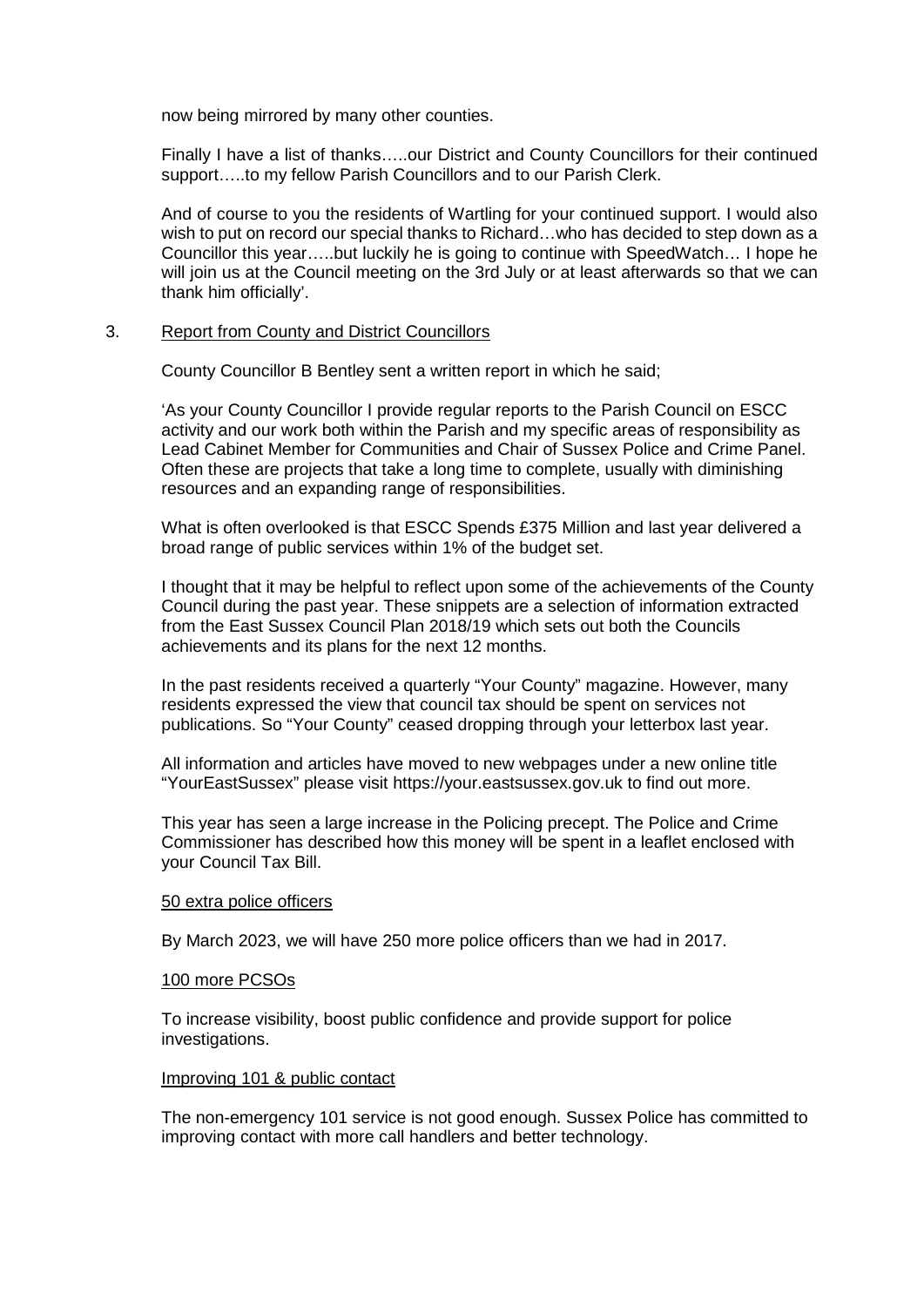## 50 more investigators & specialists

People said they were concerned that police are too busy to investigate some incidents. Sussex Police say extra investigators and digital specialists will help deal with the rise in complex and serious crimes.

As chair of the Sussex Police & Crime Panel I have campaigned hard to see these improvements and to see the return of more visible community policing, we will be watching and listening to residents as these improvements are delivered and most importantly gauging the pace of change that residents experience and see on their streets.

I would like to thank residents, businesses and the Parish Clerk and Councillors for their support, I am always pleased to hear from residents; if you have issues or concerns that I may be able to assist with, please get in touch.

His report included the following summary from ESCC;

This summary sets out some of the key achievements of East Sussex County Council in 2018/19 (up to February 2019) under the four strategic priorities of the Council. The Council Plan provides further detail of these priorities at: www.eastsussex.gov.uk/yourcouncil/about/keydocuments/councilplan/default.htm The Council Plan for 2019/20 will be on our website from 1st April 2019.

# **Driving sustainable economic growth**

**Transport for the South East** (TfSE), our partnership of the area's 16 transport authorities, launched its Economic Connectivity Review (the first stage of developing the TfSE Transport Strategy) in May 2018. At this event, it was announced that TfSE would receive a £1million grant from the Department for Transport to assist with the development of the Strategy. TfSE is currently undertaking a period of engagement with stakeholders to gain views on its proposals to Government to secure statutory status and a formal consultation will be launched in May 2019.

Over 160 **carriageway asset improvement schemes** were delivered in the first three-quarters of 2018-19, with significant improvement works delivered for the A267 and the A22. A major project to reconstruct Heathfield High Street was completed ahead of schedule, with the scheme also seeing parts of the pavement resurfaced and new street lights installed. Work also began on the construction of the Newhaven Port Access Road and on the second and most significant phase of the Eastbourne Town Centre Improvement Scheme. Aimed at modernising the town centre, improving pedestrian conditions and attracting more visitors, it includes the installation of new bus lanes, bus shelters, a high-quality granite road surface and new paving, seating and landscaping.

Significant progress has been made in the implementation of the new Strategy for **Library and Information Services**, with a range of new library services introduced during the last 12 months. These include an enhanced, modern eLibrary with greater investment, a new children and young people's offer to support literacy and numeracy, increased outreach work in our most disadvantaged communities, and new Community Library Membership and Teachers Library Memberships. In addition Hastings Library reopened in March 2018, following a multi-million pound revamp. This included the installation of a new roof and lift, lighting and furniture. Crowborough Library was also refurbished with an expanded children's area, a newly created space for teens and young adults, new free access computer desks and new stock. Libraries at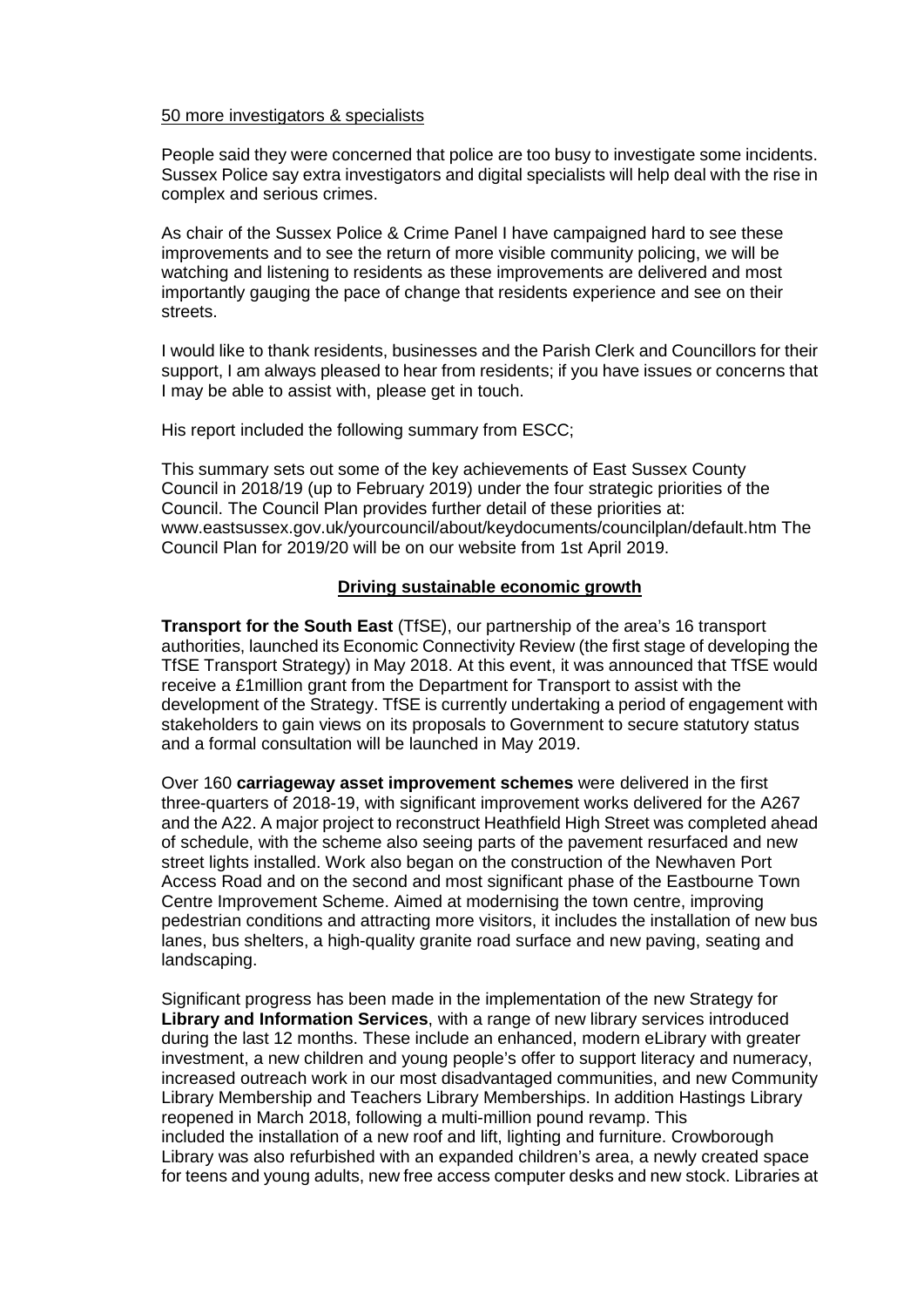Ringmer and Langney opened as community libraries, with support from ESCC, after they were closed following the review of the county library services, prompted by the need to make budget savings.

Businesses in East Sussex have been supported to create over 150 jobs in the area during the first three quarters of the year through our **business support** programmes. In addition, Locate East Sussex has supported 30 businesses to move into, or relocate within the county. The South East Business Boost service, offering grants of between £1,000 and £10,000 to small and medium sized businesses and start-ups for capital projects awarded over £900,000 of grants in East Sussex. In addition, Trading Standards launched a Business Advice & Support Partnership (BAASP) to help businesses and other professionals receive high quality regulatory support and promote their comprehensive range of training workshops including customer care, food allergens and selling on-line. To date, they have led 15 workshops, attracting 244 delegates.

ESCC was named as one of 20 **Careers Hubs** nationwide, with £200,000 external funding awarded. The East Sussex Careers Hub, which launched in November 2018, will link all secondary schools, special schools and colleges with employers, support organisations and higher and further education providers to improve the guidance and support offered to students. Projects which help young people make the right career choices will also be expanded, including the Industry Champions network (a network of more than 80 champions from local businesses), apprenticeship roadshows, Supported Internships and Apprenticeships for people with Special Educational Needs and Disabilities and Open Doors, where businesses open their doors to allow students to visit and learn about the world of work. In November 2018, 44 businesses participated in Open Doors and received workplace visits from over 500 students.

81.5% of secondary **schools** are judged by Ofsted to be good or outstanding, 1.5 percentage points above the national average of 80% as at end May 2018. 92.9% of primary schools in East Sussex are judged to be good or outstanding against the national average of 89.9%. 100% of special schools are judged to be good or outstanding against the national average of 93.4%. Across East Sussex, results for GCSE English and Maths improved with 41.9% of pupils earning grade five – a strong pass or above, an increase from last year's figure of 38.4%.

# **Keeping vulnerable people safe**

ESCC became one of the few local authorities to achieve the highest possible rating for its work with vulnerable families. Following an Ofsted inspection, ESCC **Children's Social Services** is now rated 'Outstanding'. Inspectors were particularly impressed with the 'connected practice' model which places emphasis on social workers creating enduring and trusting relationships with families and children.

Members of ESCC demonstrated their commitment to protect residents by becoming SCAMbassadors for Friends Against Scams. In July 2018, Councillors took part in their first formal training finding out how scammers operate and what they can do to help stop residents from falling victim. The **East Sussex Against Scams** Partnership, run by the Safer East Sussex Team, helps to protect residents from scams by raising awareness through over 100 partner organisations, such as local businesses, charities, church groups, community enterprises and councils. Nearly 3,000 residents have participated in Friends Against Scams awareness sessions. Trading Standards have also continued their fight against rogue trading in the county, providing support to the most vulnerable and pursuing those who target them. To date, the team have carried out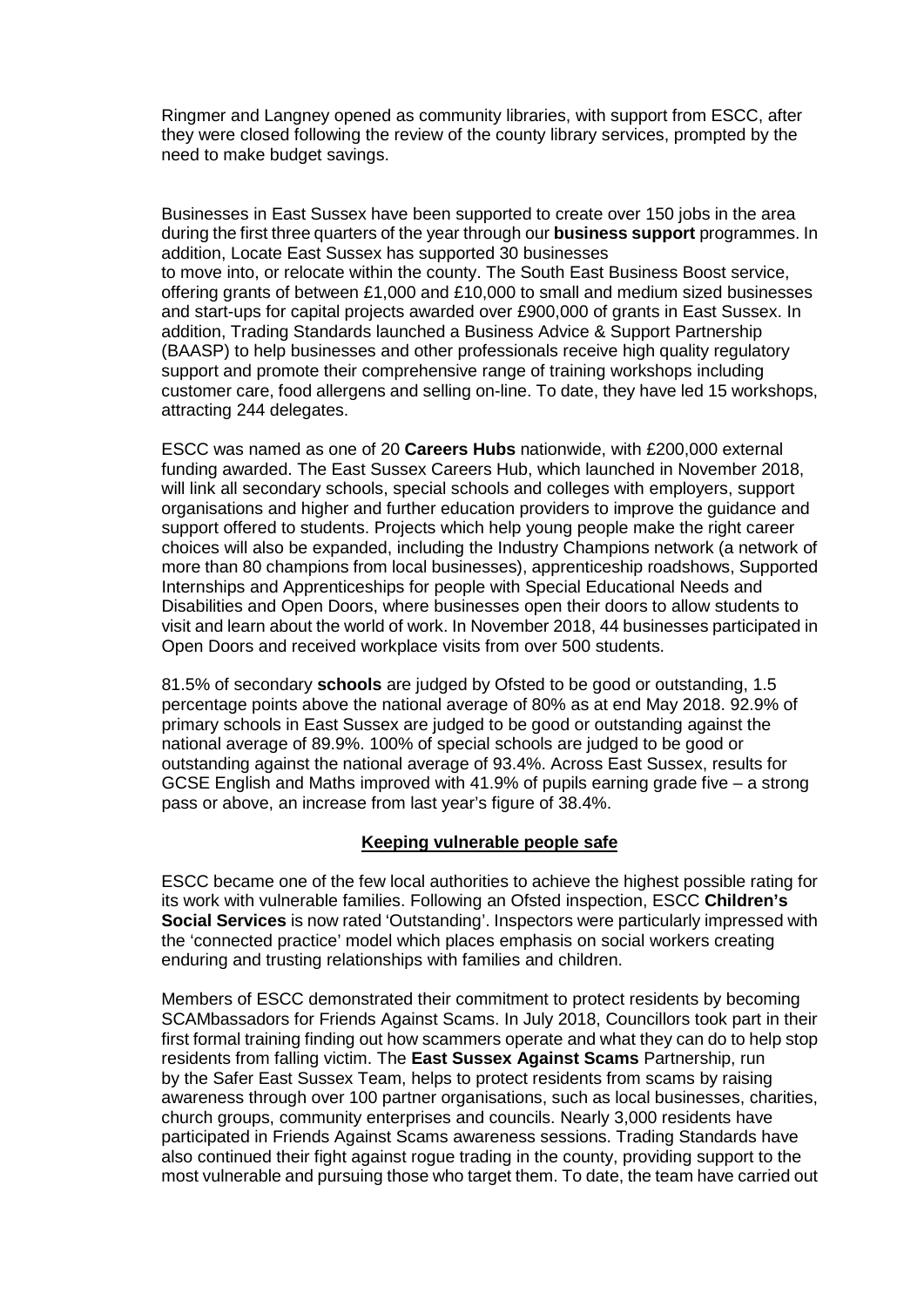180 positive interventions to prevent fraud and other scams, and installed 27 call blocking devices to prevent telephone scams.

ESCC was awarded a silver award under the **Ministry of Defence Employer Recognition Support Scheme**, which honours employers that show a commitment to supporting current and former military personnel. Award judges were impressed with the support given to armed forces cadet volunteers and Army Reserve members.

**Hastings Community Support Service**, based in Bexhill, which helps people with learning disabilities live independent lives was rated 'Outstanding' – the highest possible grading in its report from the Care Quality Commission. The service provides specialist support to adults in their own homes, including support with social activities, daily living skills and personal care.

ESCC again took part in the White Ribbon Campaign's 16 Days of Action to help eliminate **domestic violence** and abuse against women and girls. During the campaign, ESCC promoted a series of events designed to highlight support available to victim, as well as encouraging people to speak out against violence and abuse.

# **Helping people help themselves**

The Duke and Duchess of Sussex visited the ESCC managed Joff Youth Centre in Peacehaven, where they met 50 young people gathered from youth groups around the county, including the elected Youth Cabinet. Their visit focused on the issue of **youth mental health** which has been a top priority of the Youth Cabinet this year. In November 2018 over 50 young people took part in our Annual Takeover Day to discuss mental health.

ESCC has worked with the 5 district and borough authorities to set up a new scheme which offers up to 100% **Council Tax discounts to Care Leavers** aged 18-24, using a single protocol and process. We are one of only nine shire counties in England to adopt such a scheme and one of only four to have a countywide scheme.

There have been further improvements against **Adult Social Care** key measures. Delayed Transfers of Care (delayed days) from hospital per 100,000 population (aged 18+) has improved from 12.7 in November 2017 to 10.3 in November 2018. The November 2017 figure had already reduced from 24.4 in April 2017. The proportion of older people (aged 65+) who are still at home 91 days after discharge from hospital into reablement or rehabilitation services for April to September 2018 is 92.7%, up from 91.7% over the same period in 2018.

The end of 2017-18 saw the end of the current five year cycle for NHS **Health Checks**. In this period, the Council achieved the highest proportion of people being offered and receiving their check in the South East.

ESCC has partnered with Crowdfunder UK to provide a new **Crowdfund East Sussex**  online platform, training and support to groups and organisations across the county. Crowdfund East Sussex was launched by awarding £5,000 to five projects that will make a big difference to local communities - [www.crowdfunder.co.uk/east-sussex](http://www.crowdfunder.co.uk/east-sussex)

#### **Making the best use of our resources**

The Council's **budget** and Council Plan for 2018/19 were approved at the meeting of Full Council on the 5<sup>th</sup> February 2018. The budget includes spending of £375 million on services for East Sussex. It also includes savings of £5.1 million. The savings required in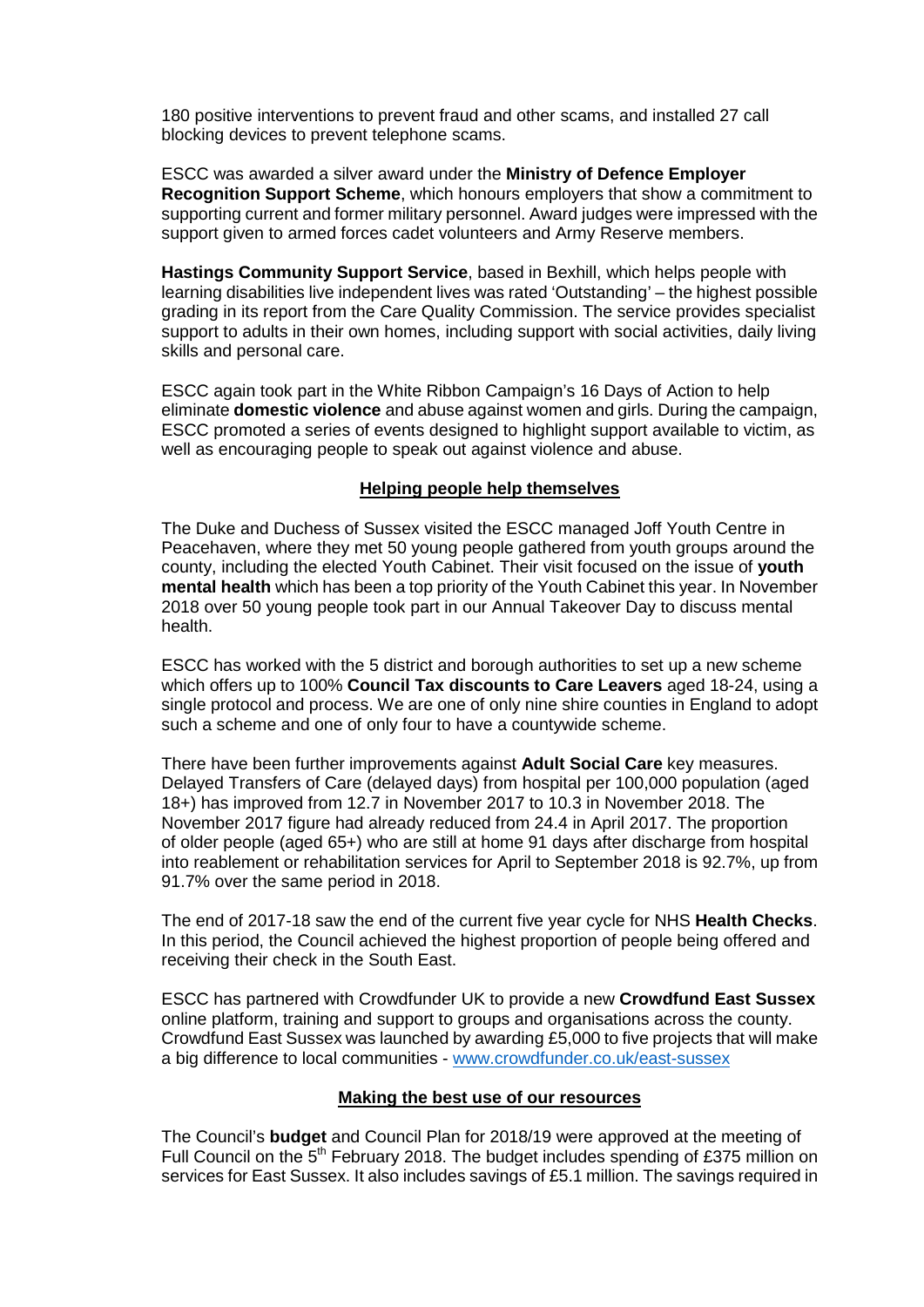the budget were significantly less than first anticipated due to the success of sustained lobbying of central Government. As a result, additional one off funds were secured for social care and special educational needs and disability funding. East Sussex was also selected to be a business rate pilot during 2019-20 which will bring in £4.3m funding to the county area, including an estimated £1.6m for ESCC.

ESCC also published its **'Core Offer'** – a description of a basic but decent level of service which we believe is the very least residents should be able to expect, even with the intense financial pressures we face. As well as meeting our legal duties across all services delivered, the Core Offer includes measures to grow the economy of East Sussex and make sure we invest resources in some preventative and early intervention work where greater costs may otherwise build up. Views were sought on the Core Offer between November and December 2018 and over 1200 responses to the questionnaire were received. Feedback from the questionnaire set out that most people – 78% considered that the Government should allocate more funds to meet the financial gap ESCC faces.

Through our capital programme we have delivered **improvements to schools buildings** and expansion of facilities across the county providing approximately 1,100 additional school places across primary, secondary and special educational needs provision'.

In answer to residents' questions, County Councillor Bennett said;

- There is not a different funding stream to build passing places, resurfacing and potholes are the priorities.
- Pothole repairs are only temporary repairs.
- He is angry that the repairs to the Wartling Road have been postponed again and he is not convinced that putting in kerbing will be the solution.

District Councillor Doodes read from her report which said;

'In May I completed my  $20<sup>th</sup>$  year on Wealden District Council. Where have all the year's gone? Much has changed and improved during that time.

#### Looking at the past year:

It has been very quiet in Wartling Parish. There have been fly tips which have been cleared swiftly, planning applications have been determined, bins collected and bins missed. However generally there have been no serious problems.

#### Wealden Local Plan:

The Wealden Local Plan has been submitted to the Inspector who is starting the Inspection in Public procedure this month.

#### Refuse Collections – Commonly known as 'The bins':

We are coming to the end of Kier's contract and I regret to say the service has not been perfect during the last few months. Keir seem not to be recruiting sufficient staff or replacing worn out, wrongly sized vehicles. In addition they seem to have 'end of term' syndrome. Thankfully the service for Wartling Parish has not been too badly affected, apart from the continuing problem of missed green waste bins in the centre of Wartling. Biffa come on board in July.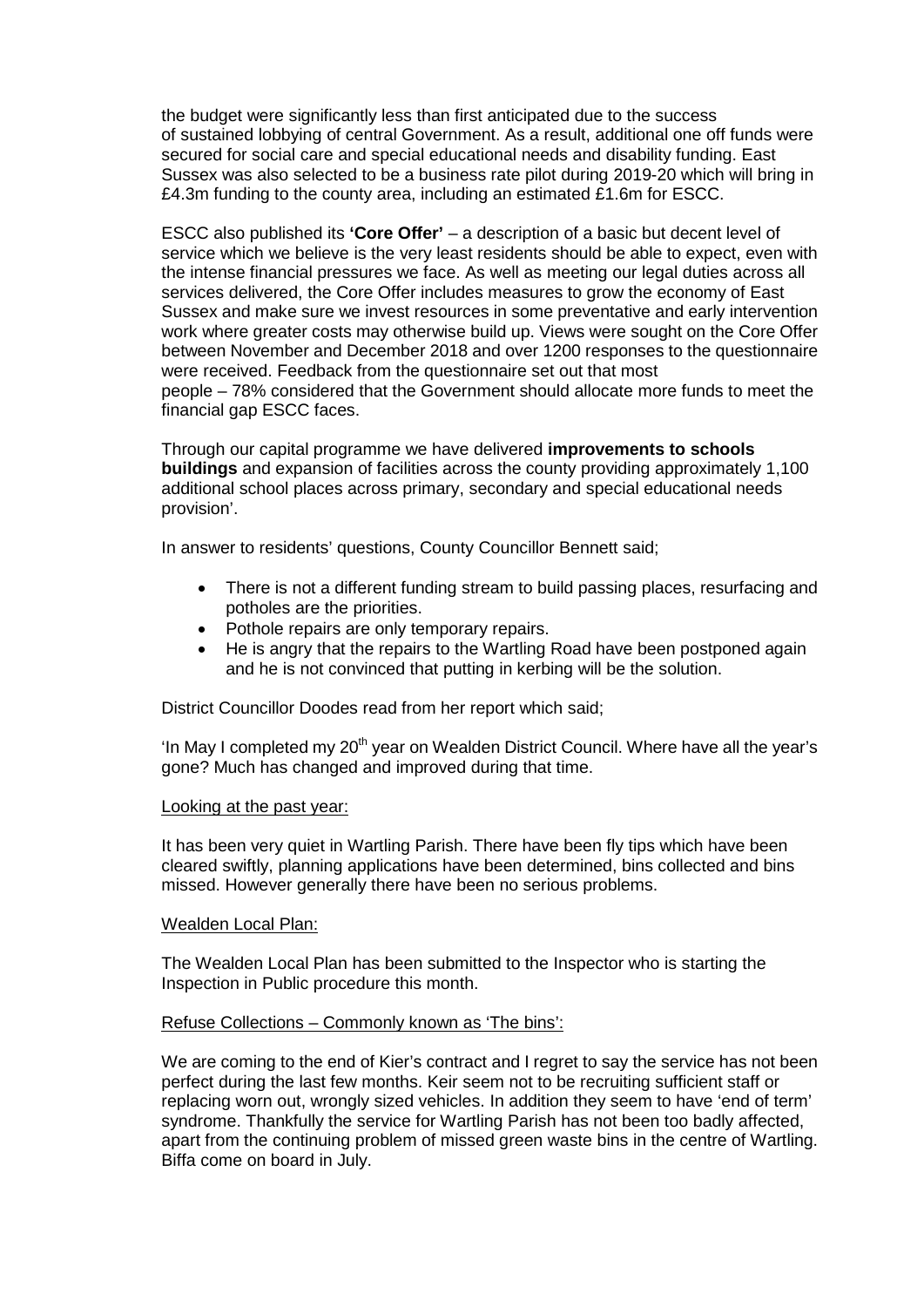# Litter on the A259 and other main roads:

I was extremely disappointed that the verges on the A259 were cut before the promised litter pick took place. Normally Wealden is informed of the date of the cut so the pick can happen first, this time there was a breakdown in communication. Litter was cut along with the grass and the strong winds did the rest.

Local councils find it difficult keeping up with removing the ever increasing amount of litter dropped by thoughtless people who never give a moment thought as to who will remove it.

#### Horsewalk

Fly tipping on the Horsewalk is a problem we are trying to resolve. I have been in constant communication with the Police as have out Street Scene Team.

#### **Crematorium**

The Crematorium will soon be in operation. A Public Open Day for viewing the new facility will be advertised shortly.

#### Wealden Local Housing Company

Wealden is one of the very few local authorities building its own council houses. This enterprise is proving successful.

#### Purchase of Hailsham Centre

The public are being consulted on the future in Hailsham recently purchased by the Council.

These three projects enable the Council to get a much better return on its reserves at a time when interest rates are low.

Wealden continues to be a strong, financially stable council with good leadership. Officers and Members work well together as one team to deliver the best we can. Our new Chief Executive, Trevor Scott has quickly gained respect, as has the new Head of Planning, Chris Bending.

#### Pam – Responsibilities at Wealden

I have now completed my three years as Vice Chairman of the Council. This was an enjoyable time spent supporting Wealdens businesses, club and societies and visiting areas of the District I haven't been to before. In addition last year I was a member of the Scrutiny Committee and various other talk and finish groups.

#### District Council Election

Ray and I are very grateful for your support and for returning us both to Wealden. We are an energetic couple of folk who will do our best to represent the huge geographical area which is now our ward.

Personally I am humbled that 823 people took the trouble to give me their vote.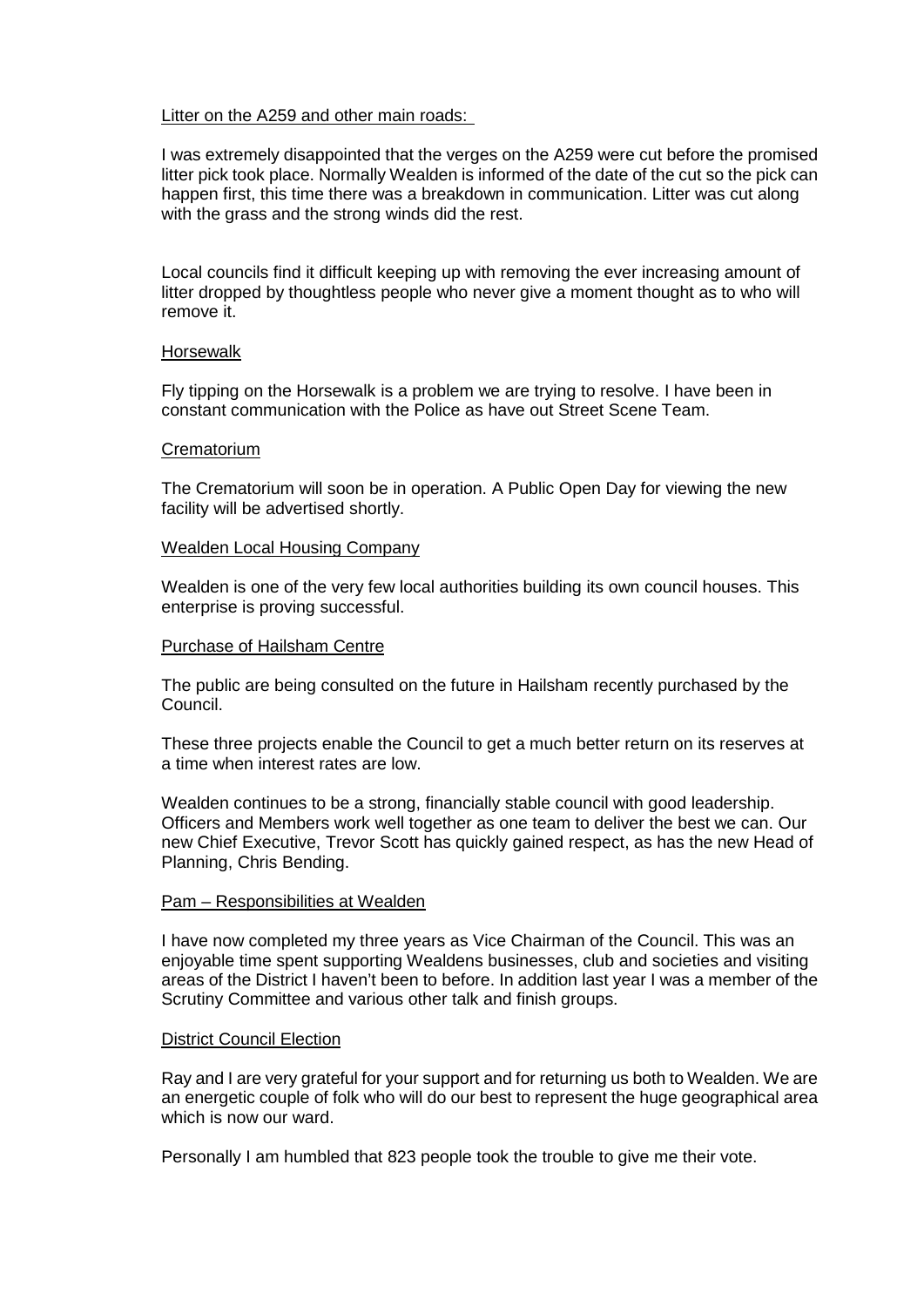Thank you.'

# 4. Reports from Clubs and Associations

Mrs Richardson from the  $1<sup>st</sup>$  Wartling Brownies sent a written report which said;

'We have had a busy and enjoyable year. We are growing in numbers and so now more local girls are having fun with us.

We have been keeping very busy and we

- Had a food bank collection and were able to make a large donation to the Hailsham Foodbank.
- Have been bowling at Freedom Leisure.
- Had a Parliamentary Evening to commemorate 100 years of the Suffragette movement.
- Had an evening of remembrance to commemorate 100 years of World War 1. We made our own hand print wreath which was laid at Herstmonceux Village Hall.
- Had a 'Bumble Bee' night planting seeds to help bring bumble bees into the girl's gardens.
- Celebrated Mothers' Day, Easter, Shrove Tuesday and Chinese New Year.
- Had a Scavenger Hunt in the hall car park.
- Did playground chalking.
- Celebrated Harry and Meghan's wedding and send off congratulation cards which we received thank you notes from Buckingham Palace to all the girls.

On behalf of myself and all the Brownies I would like to thank everyone in the local community for supporting us.'

Councillor Reid read from the Chairman of the Reid Hall's Report which said;

'2018 has been another successful year, for the team of trustees and the hall itself.

The trustees and some helpers have worked hard to keep the village hall, clean, tidy, maintained, operable and compliant they give their time completely free of charge sometimes absorbing personal cost to ensure that the halls runs as efficiently as possible.

# Spend:

We spent some considerable time considering an extractor system for the kitchen, gaining quotes from three known commercial kitchen fitting companies. Frankly the estimates were ridiculous so one of the Trustees spent great efforts researching and came up with a supplier who could give us exactly what we wanted at a fraction of the cost, this upgrade has been gratefully received by our hirers who use the kitchen.

The floor has been stripped and recoated with appropriate material as per the "care" instructions; this was £3250 to complete, not including the lost revenue whilst the works were carried out. However completely necessary to restore the floor and maintain its fantastic condition.

The sewerage system pump failed which was replaced as soon as humanly possible, to enable the hall to remain open the tank had to emptied on a couple of occasions.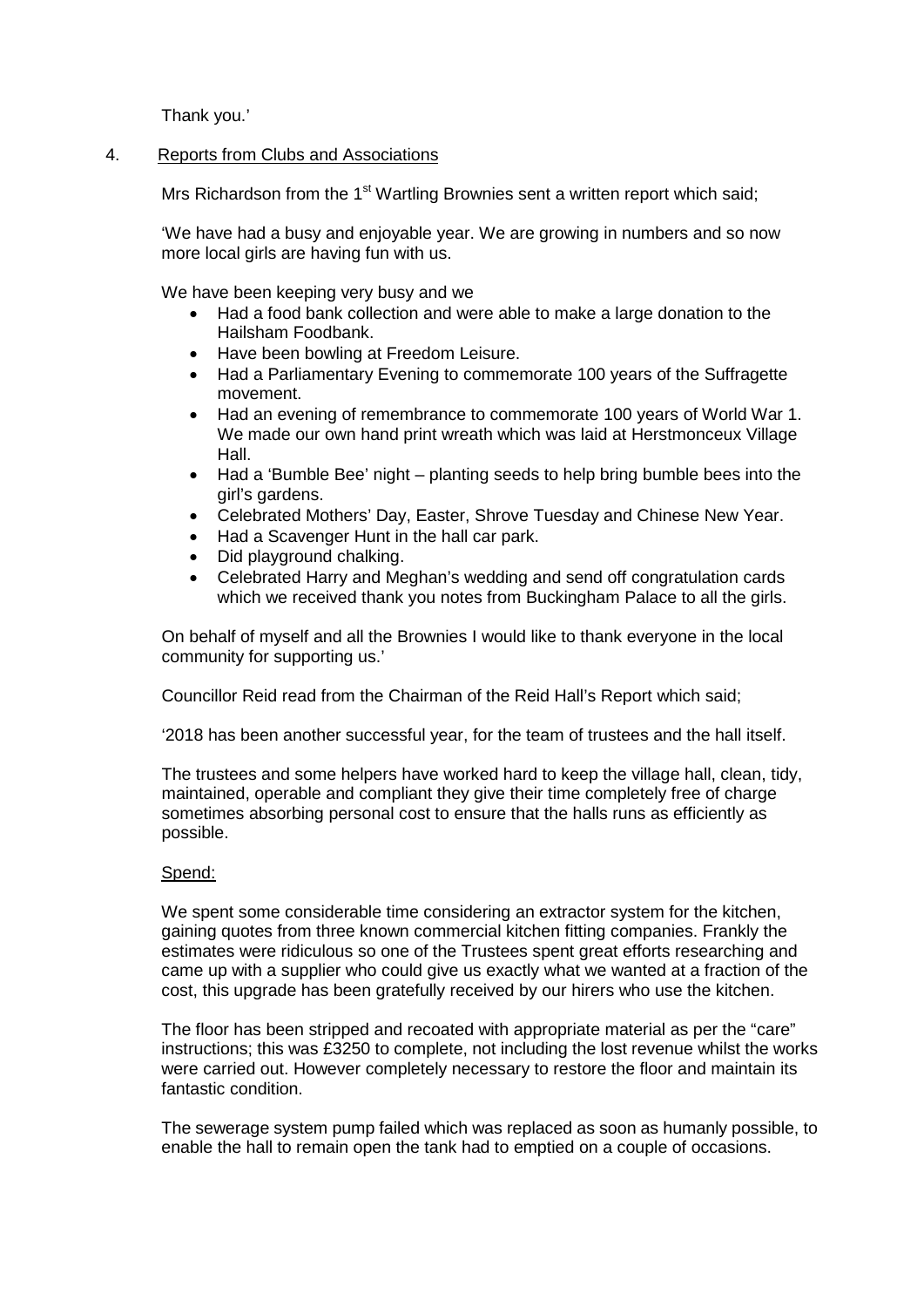The entire T's and C's were re written, together with booking forms. Whilst it was a mammoth task we believe that this will help protect the hall in the future.

The cupboards were decorated.

## Financial report:

Balance 1st January 2018 - £30505.60 Compared to 2017 - £28021.02

Balance 31st December 2018 – £34427.77 Compared to 2017 £30505.60

Our treasurer Will Reid will give you a separate report

# Trustees:

This year the trustee team will be losing one of our trustees so he can spend his efforts on some charitable work, Graham Richards, who has served for 10 years, will be leaving us, I am sure you will join me to thank him for his efforts. Thanks Graham. So we have a vacancy for a trustee, do you think you can help. In exchange you can be involved more with the community contribution to the running of the hall, equally have input into the way the hall is run. If you think you have some spare time that you would like to afford to our community then please do make yourself known to either myself or Rowena.

#### Community events:

The trustees have organised some community events in the past and are considering the future. These events have been organised so that the Hall can be show cased, as a benefit of the Parish which is one of the original constitutions aims. I must stress that this is not the responsibility of the Trustees.

So..... Would you like to run the next / future events, we would be happy to help. I believe that this is fantastic way of keeping the community in touch with each other.

If you would like to be involved, please make yourself known to any of the trustee team.

#### Booking clerk:

We are about the start a recruitment drive to employ a new booking clerk, I would appreciate it if you would spread the word as we would like to secure someone suitable from within the parish.

The role is currently being completed by Rowena, who I think secretly enjoys it, but this must not continue as Rowena has other commitments – but at this point, and from all of the Trustee's – THANK YOU

#### Plans for the future:

We are considering the rear patio refurbishment to include a suitable seating area, some lighting and to modify the steps into suitable slopes for easier access/exit.

Repairs/relay of the front slope as it has been damaged over the years.

Continue to monitor the tarmac condition as it has starting to break up in places.